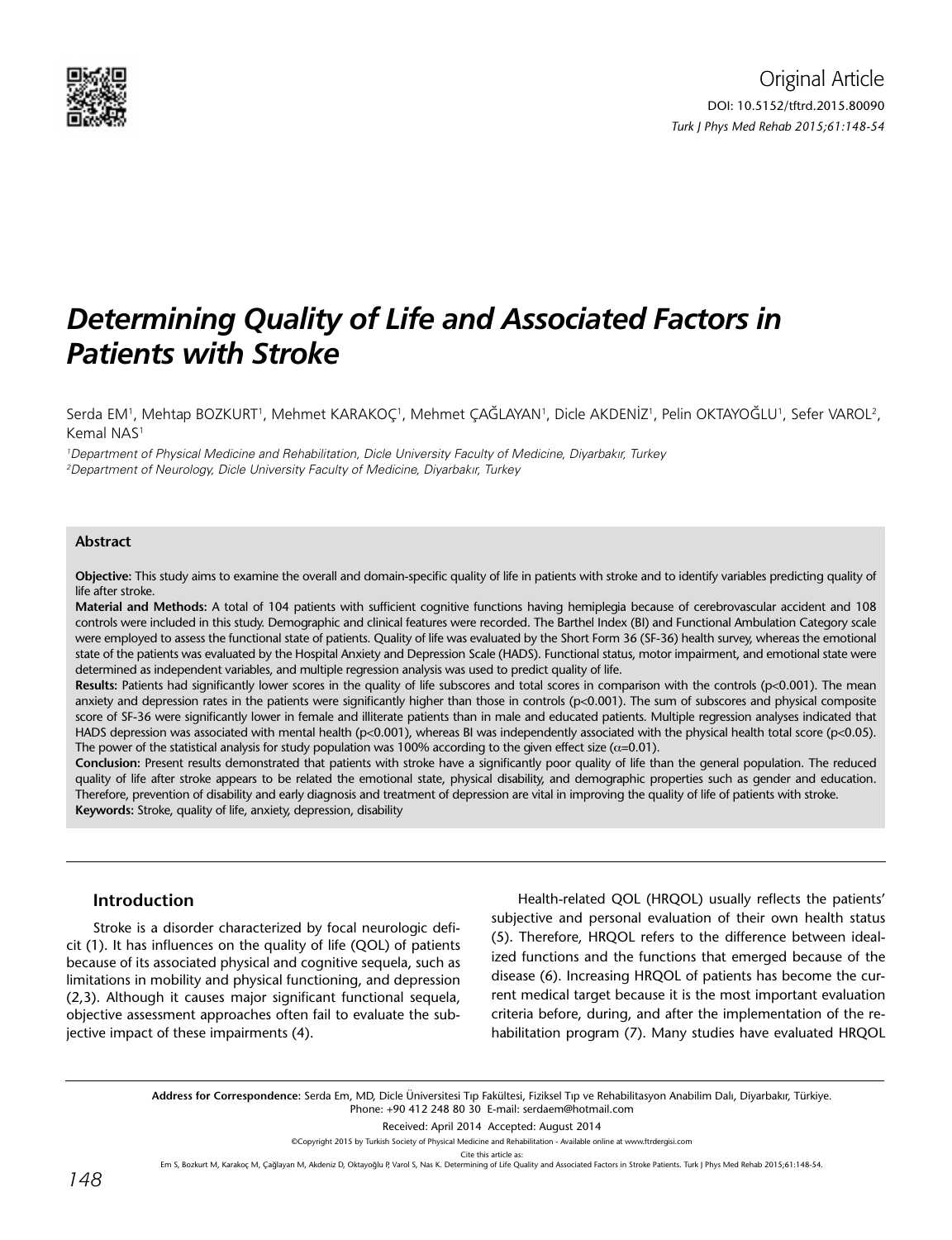of patients with stroke and have also investigated the factors affecting HRQOL (2,8-11). Some of them have reported disruption in HRQOL (8-10,12), whereas others have not reported significant changes in HRQOL (2,13).

Emotional alterations are often observed after stroke (14,15) that are generally associated with reduced QOL in stroke survivors (10,16-18). Earlier studies have also indicated that the functional status and depression are significant predictors of HRQOL (3,19).

The previous studies largely consider limited factors to evaluate the relationship between QOL and stroke with controversial outcomes (2,8-10,12,13). For example, there are a limited number of studies investigating the effect of emotional status, functional health, and demographic properties on the QOL of patients with stroke (2,8-11). On the basis of previous reports of impairments in life quality of patients with stroke, we speculate that a variety of factors, such as sociodemographic, functional state, disability level, and emotional state, would have a significant influence on HRQOL of patients with stroke. This study aims to assess the QOL of patients with stroke and identify a relatively larger number of factors affecting the QOL of patients. This may provide a broader perspective in evaluating these patients and also guide to improve their QOL and rehabilitation process.

## **Material and Methods**

## **Study Group**

A total of 104 patients (60 males and 44 females) with hemiplegia who were either admitted to the Neurology and our outpatient clinic or stayed in our in-patient rehabilitation clinic between January 2014 and March 2014 and 108 healthy controls were included in this cross-sectional study. The patient group comprised patients with sufficient cognitive functions and physical disabilities who had a stroke for at least 4 weeks, and all patients have received rehabilitation in the same unit and at similar times. The control group was randomly selected from subjects with no physical or psychological disease-causing disability who are age and gender matched with patients. Exclusion criteria included extracerebral or subarachnoid hemorrhage or transient ischemic attack, brain tumor or other accompanying severe diseases, mental disease or loss of consciousness, language disorder, a lack of comprehension ability (motor–sensory aphasia), and with treatment for emotional disorder.

The individual rehabilitation physician managing the patient conducted the screening of patients for this study. Demographic information gathered from the patients included age, gender, educational state, income, and marital status. The patients were classified in terms of their incomes: those with income of <1000 TL salary per month were classified as low and those with income of >1000 TL salary per month were classified as high. Stroke time, laterization of stroke, and type of stroke, such as ischemic (thrombotic, embolic) and hemorrhagic (hypertensive intracerebral), were recorded.

The study was approved by the Ethics Committee of the Faculty, and it was conducted in accordance with the Declaration of Helsinki and the French Good Clinical Practices. Prior to the initiation of this study, the patients and controls provided their informed consent for the study in the written form after obtaining the required information regarding the study.

#### **Measurements**

The cognitive function of patients was assessed by the Mini Mental State Evaluation, disability level of patients was evaluated by the Barthel Index (BI), and their ambulatory capacity was evaluated by Functional Ambulation Category (FAC). Motor state was assessed in the upper and lower extremity using the Brunnstrom motor evaluation scale. Spasticity was evaluated using the Ashworth scale. The Short Form 36 Health Survey (SF-36) was used to determine the QOL of patients and controls, whereas their emotional state was assessed by the Hospital Anxiety and Depression Scale (HADS).

### **Mini Mental State Evaluation**

Mini Mental State Evaluation is a measurement that is frequently used to evaluate cognitive function and is a reliable and validated method (20,21). It has a cut-off score of 24 for cognitive dysfunction (20).

### **Barthel Index**

Barthel Index is used to measure the disability experienced by the patient in performing activities of daily living. The BI comprises 10 items regarding activities of daily living and mobility and assesses feeding, transfer from wheelchair to bed and back, self-care, bathing, walking, climbing stairs, dressing, and bladder and bowel continence. Scoring is based on whether the patient requires help or not in performing any of the above mentioned activities where scores between 21–61 mean severely dependent; between 62–90 mean moderately dependent; between 91–99 mean mildly dependent; and 100 means completely independent (22). The Turkish validity and reliability of this scale was verified by Küçükdeveci et al. (23).

#### **Functional Ambulation Category**

The FAC is a scale that measures the ambulation ability of the patient. It comprises six categories ranging from 0 to 5, where 0 means non-functional ambulation and 5 means independent ambulation (24).

#### **Brunnstrom Motor Evaluation Scale**

Brunnstrom scale is a measurement that is used to assess the recovery in motor functions. The lowest stage (flaccid stage and no voluntary movement) is stage I, and the highest stage (isolated joint movement) is stage VI. Validity and reliability have been previously demonstrated (25).

#### **Ashworth Scale**

Spasticity was measured using the following 5-point Ashworth scale: 0 is no increase in muscle tone; 1 is slight increase in muscle tone that is demonstrated by a catch at the end range of motion (ROM); 2 is the noticeable increase in muscle tone through most ROM, such that the affected limb is easily movable; 3 is the considerable increase in muscle tone but difficult passive movement of the affected limb; and 4 is the rigid affected limb (26).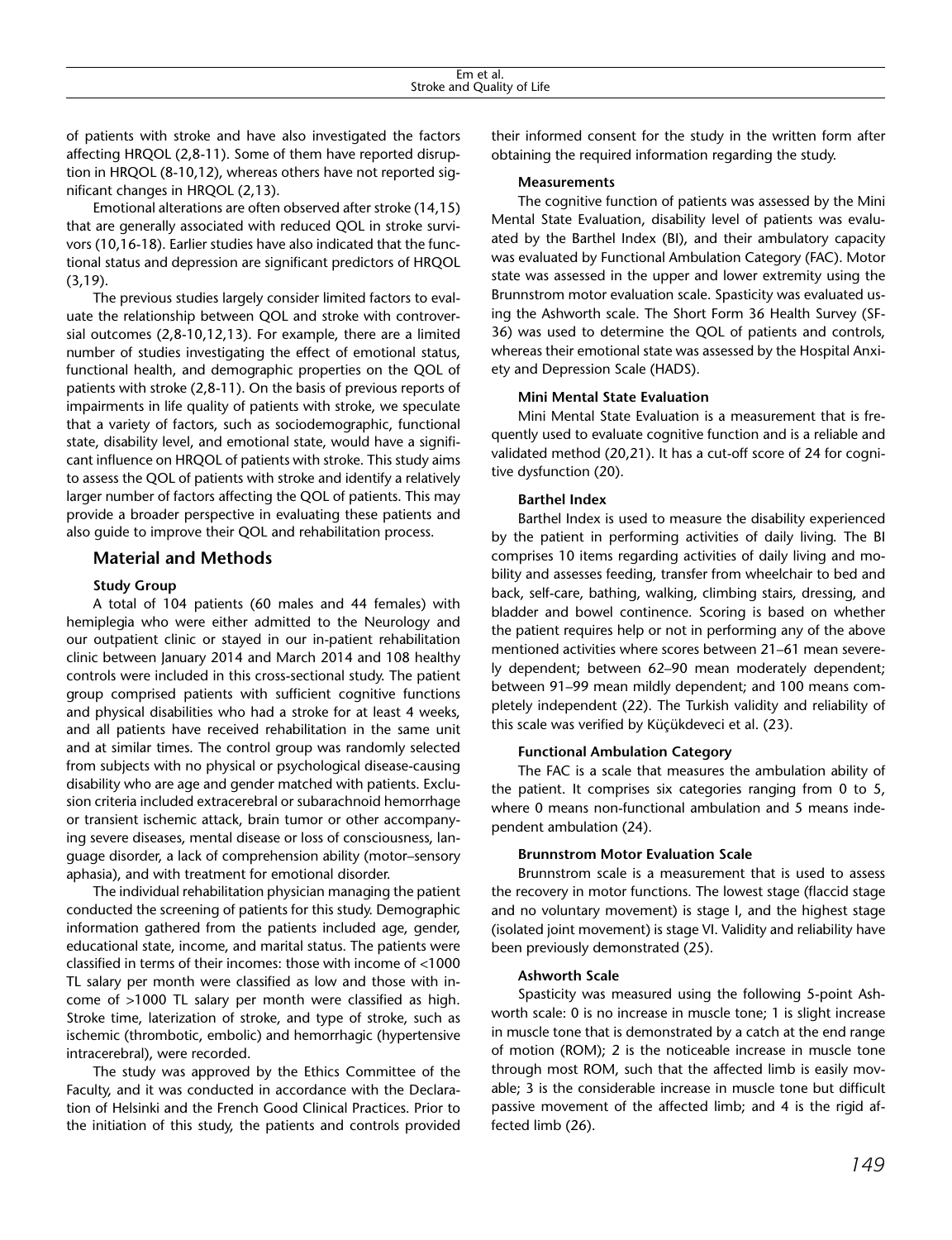## **Short Form-36 Health Survey**

The SF-36 is a generic, subjective measure of HRQOL. It allows assessment across eight health domains: physical functioning (PF), role limitations due to physical problems (RP), bodily pain (BP), general health (GH), vitality (VT), social functioning (SF), role limitations due to emotional problems (RE), and mental health (MH). The scores of these eight domains can also be summated in two major categories: physical composite score (PCS) and mental composite score (MCS) to reflect the overall physical and mental health, respectively. Scores of 100 for PF, RP,

| Table 1. Sociodemographic characteristic of patients and controls |                              |                       |       |  |  |
|-------------------------------------------------------------------|------------------------------|-----------------------|-------|--|--|
|                                                                   | <b>Patients</b><br>$n = 104$ | Controls<br>$n = 108$ | р     |  |  |
| Mean $aqe \pm SD$ (year)                                          | 57.40±12.50                  | 56.03±10.81           | 0.87  |  |  |
| Gender, n (%)                                                     |                              |                       | 0.24  |  |  |
| Male                                                              | 60 (57.7)                    | 50(46.3)              |       |  |  |
| Female                                                            | 44 (42.3)                    | 48 (53.7)             |       |  |  |
| Marital status, n (%)                                             |                              |                       | 0.67  |  |  |
| Married                                                           | 98 (94.2)                    | 96 (88.9)             |       |  |  |
| Single                                                            | 6(5.8)                       | 12(11.1)              |       |  |  |
| Education year, n (%)                                             |                              |                       | 0.973 |  |  |
| <b>Illiterate</b>                                                 | 68 (65.4)                    | 71(65.7)              |       |  |  |
| Primary school                                                    | 20 (19.2)                    | 22 (20.4)             |       |  |  |
| High school                                                       | 12 (11.5)                    | 12(11.1)              |       |  |  |
| University                                                        | 4(3.9)                       | 3(2.8)                |       |  |  |
| Income status $n$ (%)                                             |                              |                       | 0.75  |  |  |
| Higher income                                                     | 22(21.1)                     | 36(33.3)              |       |  |  |
| Lower income                                                      | 82 (78.9)                    | 72 (66.7)             |       |  |  |
|                                                                   |                              |                       |       |  |  |

SD: standard deviation

| Table 2. Characteristics of patients related to hemiplegia  |                   |  |  |  |  |
|-------------------------------------------------------------|-------------------|--|--|--|--|
| <b>Characteristics</b>                                      |                   |  |  |  |  |
| Disease duration (month)                                    | 16.86±12.23       |  |  |  |  |
| Mean±SD                                                     |                   |  |  |  |  |
| Nature of lesion n (%)                                      |                   |  |  |  |  |
| Infarct                                                     | 76 (73)           |  |  |  |  |
| Hemorrhage                                                  | 28 (27)           |  |  |  |  |
| Side of lesion (%)                                          |                   |  |  |  |  |
| Right                                                       | 60 (57.7)         |  |  |  |  |
| Left                                                        | 40 (38.5)         |  |  |  |  |
| <b>Bilateral</b>                                            | 4(3.5)            |  |  |  |  |
| Barthel Index Score mean±SD                                 | $50.96 \pm 27.31$ |  |  |  |  |
| FAC median                                                  | 1.00              |  |  |  |  |
| Min                                                         | 0.00              |  |  |  |  |
| Max                                                         | 5.00              |  |  |  |  |
| FAC: Functional Ambulation Category; SD: standard deviation |                   |  |  |  |  |

*150*

BP, SF, and RE domains and scores of 50 in the remaining three domains, GH, VT, and MH, indicate an absence of problems in those areas. For example, a score of 100 in physical functioning indicates an ability to perform all activities without limitations due to health; a score of 50 in mental health indicates an ability to function without personal or emotional problems. To obtain scores. The score of 50 for GH, VT, and MH, health must be positively evaluated. For example, a score of 100 in the mental health domain indicates that the respondent feels peaceful and happy and is calm all the time. The Turkish version of this scale was verified in terms of its validity and reliability by Koçyiğit et al. (27). The SF-36 has been validated for use among people with stroke and is considered suitable through a face-to-face interview (13).

## **Hospital Anxiety and Depression Scale**

The HADS is a simple and reliable test that is used in medical practice. Its Turkish version has been demonstrated to be valid and reliable (28). It comprises 14 questions, half of which constitutes the anxiety subscale, whereas the other half constitutes the depression subscale. Response options include "not at all," "occasionally," "quite often," and "very often," which is scored from 0 to 3. Items of the depression and anxiety subscales are scored between 0–21, where 0–7 indicates normal, 8–10 indicates mild, 11–14 indicates moderate, and 15–21 indicates severe mood disorders (29).

## **Statistical Analysis**

The calculations were performed using the Statistical Package for Social Sciences software version 16.0 (IBM SPSS Inc., Chicago, IL, USA) for Windows. Measurement variables were expressed in mean±standard deviation, whereas categorical

| Table 3. Quality of life and emotional state of patients with stroke<br>and the controls |                              |                              |         |  |  |
|------------------------------------------------------------------------------------------|------------------------------|------------------------------|---------|--|--|
|                                                                                          | <b>Patients</b><br>$n = 104$ | <b>Controls</b><br>$n = 108$ | p       |  |  |
| PF                                                                                       | 11.07±16.86                  | $80.31 \pm 18.21$            | < 0.001 |  |  |
| RP                                                                                       | $10.92 \pm 8.35$             | 76.06±32.53                  | < 0.001 |  |  |
| ВP                                                                                       | $41.63 + 25.08$              | 65.97+25.49                  | < 0.001 |  |  |
| GН                                                                                       | 25.69±15.94                  | 58.95±22.16                  | < 0.001 |  |  |
| VT                                                                                       | $31.73 \pm 20.24$            | 59.25±20.87                  | < 0.001 |  |  |
| SF                                                                                       | $30.52 \pm 20.02$            | 74.46±18.04                  | < 0.001 |  |  |
| RE                                                                                       | $21.45 + 21.21$              | 70.21±40.67                  | < 0.001 |  |  |
| MН                                                                                       | 41.46±19.41                  | $65.53 \pm 21.83$            | < 0.001 |  |  |
| <b>PCS</b>                                                                               | $25.00 \pm 5.74$             | $47.45 \pm 8.61$             | < 0.001 |  |  |
| <b>MCS</b>                                                                               | 35.58±7.57                   | 45.80±10.51                  | < 0.001 |  |  |
| <b>HADS</b>                                                                              |                              |                              |         |  |  |
| Anxiety                                                                                  | $11.11 \pm 5.41$             | $6.00 \pm 3.72$              | < 0.001 |  |  |
| Depression                                                                               | $11.19 \pm 5.16$             | $6.82{\pm}4.26$              | < 0.001 |  |  |

PF: Physical Functioning; RP: role limitations because of physical problems; BP: bodily pain; GH: general health; VT: vitality; SF: social functioning; RE: role limitations because of emotional problems; MH: mental health; PCS: Physical Component Summary; MCS: Mental Component Summary; HADS: Hospital Anxiety and Depression Scale. P<0.05 is statistically significant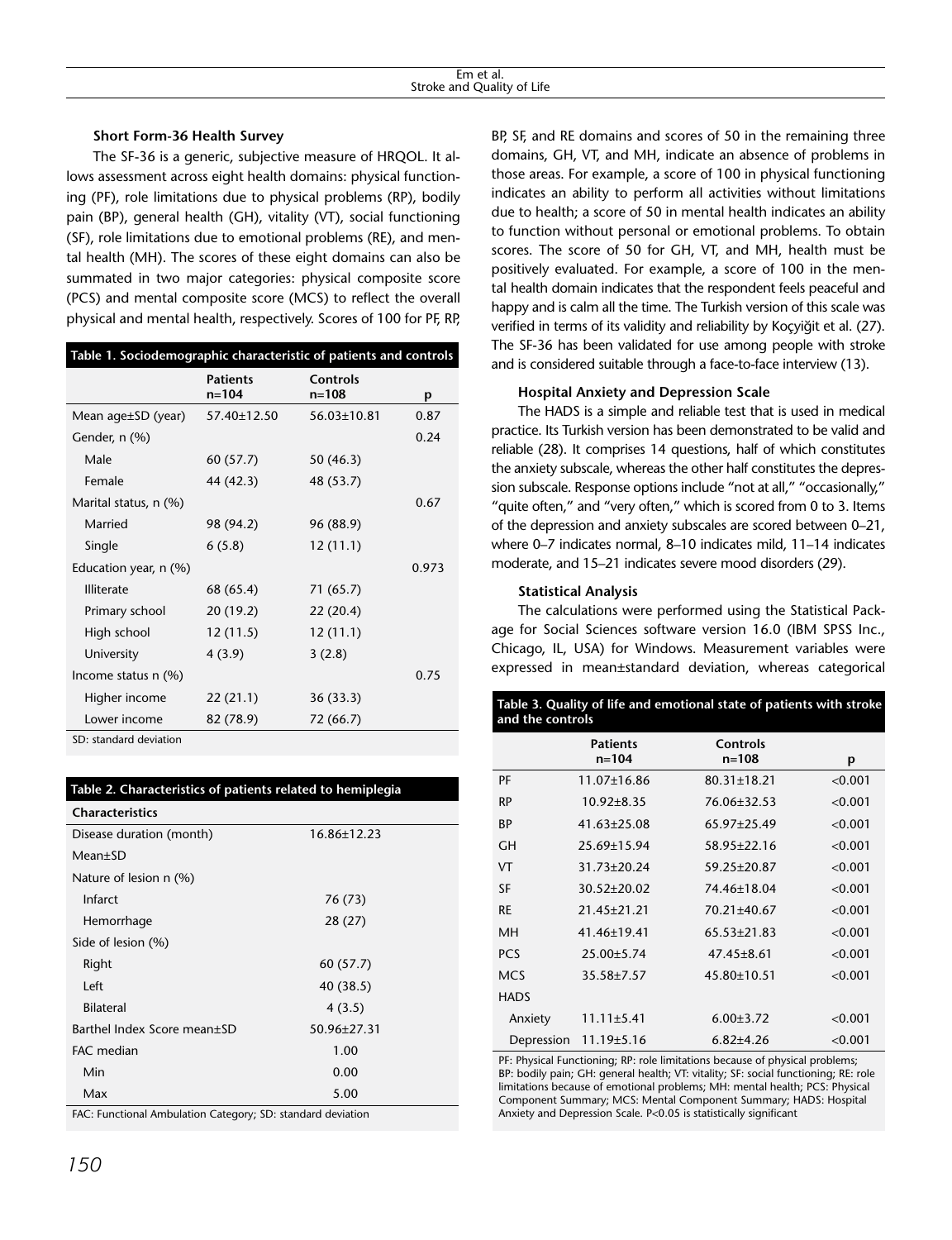#### Em et al. Stroke and Quality of Life

|            | Table 4. Comparison of the patients' quality of life according to some of demographics and clinical characteristic<br>Gender |                 | <b>Education level</b>        |                      | Income status   |                    |  |
|------------|------------------------------------------------------------------------------------------------------------------------------|-----------------|-------------------------------|----------------------|-----------------|--------------------|--|
|            | Female<br>$n=44$                                                                                                             | Male<br>$n=60$  | <b>Illiterate</b><br>$n = 68$ | Literate<br>$n = 36$ | Lower<br>$n=22$ | Higher<br>$n = 82$ |  |
| PF         | $43.5 \pm 18.2$ **                                                                                                           | $49.1 \pm 15.1$ | $46.2 \pm 13.8$ **            | $64.8 \pm 29.7$      | $51.9 \pm 23.7$ | $54.0 \pm 24.8$    |  |
| <b>RP</b>  | $51.9 \pm 21.1$                                                                                                              | $52.9 \pm 17.6$ | $34.7 \pm 12.2$               | $32.5 \pm 17.8$      | $52.8 \pm 18.3$ | $51.3 \pm 11.9$    |  |
| <b>BP</b>  | $48.6 \pm 18.2$                                                                                                              | $55.3 \pm 23.3$ | 34.3±11.9**                   | $35.5 \pm 9.6$       | $52.0 \pm 8.9$  | $53.8 \pm 17.4$    |  |
| <b>GH</b>  | $47.0 \pm 15.7$                                                                                                              | $56.5 \pm 11.6$ | 33.9±14.7**                   | $38.5 \pm 13.1$      | $50.0 \pm 11.6$ | $59.5 \pm 12.5$    |  |
| VT         | 44.0±20.7**                                                                                                                  | $58.7 \pm 19.8$ | $31.4 \pm 21.0*$              | $57.2 \pm 24.4$      | $50.9 \pm 12.5$ | $57.0 \pm 23.6$    |  |
| <b>SF</b>  | $44.0 \pm 24.0$ **                                                                                                           | $58.6 \pm 12.5$ | $31.9 \pm 8.0$ **             | $54.0 \pm 12.5$      | $50.6 \pm 10.0$ | $57.8 \pm 14.2$    |  |
| <b>RE</b>  | $56.3 \pm 10.0$                                                                                                              | $49.7 \pm 14.2$ | $36.1 \pm 11.7$               | $22.5 \pm 5.0$       | $51.0 \pm 25.5$ | $56.6 \pm 7.7$     |  |
| MH         | $49.6 \pm 8.0$                                                                                                               | $54.6 \pm 31.1$ | $32.5 \pm 7.0*$               | $49.0 \pm 14.2$      | $50.8 \pm 23.6$ | $57.1 \pm 12.5$    |  |
| <b>PCS</b> | $46.0 \pm 12.3*$                                                                                                             | $57.2 \pm 18.4$ | $33.0 \pm 9.1$ ***            | $45.5 \pm 13.8$      | $52.3 \pm 14.2$ | $53.0 \pm 25.5$    |  |
| <b>MCS</b> | $49.2 \pm 13.8$                                                                                                              | $54.8 \pm 19.2$ | $32.2 \pm 14.2$               | $51.2 \pm 23.2$      | $50.6 \pm 12.5$ | $57.8 \pm 23.8$    |  |

PF: Physical Functioning; RP: role limitations because of physical problems; BP: bodily pain; GH: general health; VT: vitality; SF: social functioning; RE: role limitations because of emotional problems; MH: mental health; PCS: Physical Component Summary; MCS: Mental Component Summary; HADS: Hospital Anxiety and Depression Scale, \*\*\* p<0.001, \*\* p<0.01, \*p<0.05

| Table 5. Correlation between the SF-36 domains with age, emotional state, functional state and clinical parameters in patients with stroke |         |                           |               |               |                |                     |                                   |                            |                   |           |
|--------------------------------------------------------------------------------------------------------------------------------------------|---------|---------------------------|---------------|---------------|----------------|---------------------|-----------------------------------|----------------------------|-------------------|-----------|
|                                                                                                                                            | Age     | <b>Stroke</b><br>duration | <b>HADS-A</b> | <b>HADS-D</b> | <b>Barthel</b> | <b>TAC</b><br>upper | <b>Brunnstrom</b><br><b>lower</b> | <b>Brunnstrom</b><br>upper | Ashworth<br>lower | Ashworth  |
| PF                                                                                                                                         | $-.007$ | $-.050$                   | $-.499**$     | $-.535**$     | $.692**$       | $.717**$            | $.384**$                          | $.630**$                   | $-119$            | $-.364**$ |
| <b>RP</b>                                                                                                                                  | .012    | .085                      | $-.502**$     | $-.488**$     | $-.005$        | .059                | .033                              | .137                       | .104              | $-.028$   |
| <b>BP</b>                                                                                                                                  | .014    | .188                      | $-.496**$     | $-.575**$     | $.456**$       | $.402**$            | $.212*$                           | $344**$                    | .123              | .005      |
| <b>GH</b>                                                                                                                                  | $-.051$ | .097                      | $-.671**$     | $-.639**$     | $.446**$       | $.344*$             | $.356**$                          | $275**$                    | $-.001$           | .091      |
| VT                                                                                                                                         | $-.107$ | .082                      | $-.663**$     | $-.680**$     | $.454**$       | $.420**$            | $.244*$                           | $.346**$                   | $-.011$           | $-.02$    |
| <b>SF</b>                                                                                                                                  | .058    | .198                      | $-.522**$     | $-.534**$     | $.543**$       | $.578**$            | $.430**$                          | $.570**$                   | $-.279**$         | $-.294**$ |
| <b>RE</b>                                                                                                                                  | $-.109$ | .075                      | $-.330**$     | $-.398**$     | $-.305*$       | $-159$              | .084                              | $.207*$                    | .057              | .085      |
| <b>MH</b>                                                                                                                                  | .001    | .062                      | $-.687**$     | $-.727**$     | $.472**$       | $.341*$             | $.325**$                          | $.317**$                   | $-.066$           | .007      |
| <b>PCS</b>                                                                                                                                 | .005    | .012                      | $-.517**$     | $-.528**$     | $.612**$       | $.602**$            | $.253**$                          | $.591**$                   | .009              | $-152$    |
| <b>MCS</b>                                                                                                                                 | $-.058$ | .219                      | $-.635**$     | $-.693**$     | $.366**$       | $.314*$             | $.292**$                          | $.285**$                   | $-.089$           | .034      |

PF: Physical Functioning; RP: role limitations because of physical problems; BP: bodily pain; GH: general health; VT: vitality; SF: social functioning; RE: role limitations because of emotional problems; MH: mental health; PCS: Physical Component Summary; MCS: Mental Component Summary; FAC: Functional Ambulation Category; HADS: Hospital Anxiety and Depression Scale.<0.05 is statistically significant. \*Correlation is significant at the p<0.05, \*\* correlation is significant at the p<0.01, \*\*\* correlation is significant at the p<0.001

variables were presented in numbers and percentages (%). Kolmogorow–Smirnow test was used to analyze the compliance of datasets with the normal distribution. Student's t-test was used to compare the mean values of the group that displayed a normal distribution, and Mann–Whitney U test was used for the group that did not display a normal distribution. Varying frequencies among the categorical groups were evaluated by Chi-square test. Spearman's correlation test was for correlation analysis. Multiple regression analysis was used to predict the QOL. A enter method was used to construct the multiple regression analyze with respect to various dependent variables. Statistical significance was based on a value of p<0.05 with a 95% confidence interval.

#### **Results**

Sociodemographic characteristics of patients and controls are presented in Table 1. The mean age of patients with stroke was found to be 57.40±12.50, 57.7% patients were male, 94.2% were married, 65.4% were illiterate, and 78.9% had a low income. A significant difference was not found between the patients and controls in terms of age, gender, marital status, education, and income. The patients' clinical features are demonstrated in Table 2, and the patients' QOL and emotional state-related data are demonstrated in Table 3. The mean stroke time was found as  $16.86\pm12.23$  month (min= 3 month, max= 60 month). Infarct was the major type of stroke (73%).

The patients had disabilities with a mean BI score of 50.96±27.3. Total scores and sub-scores of SF-36 were sig-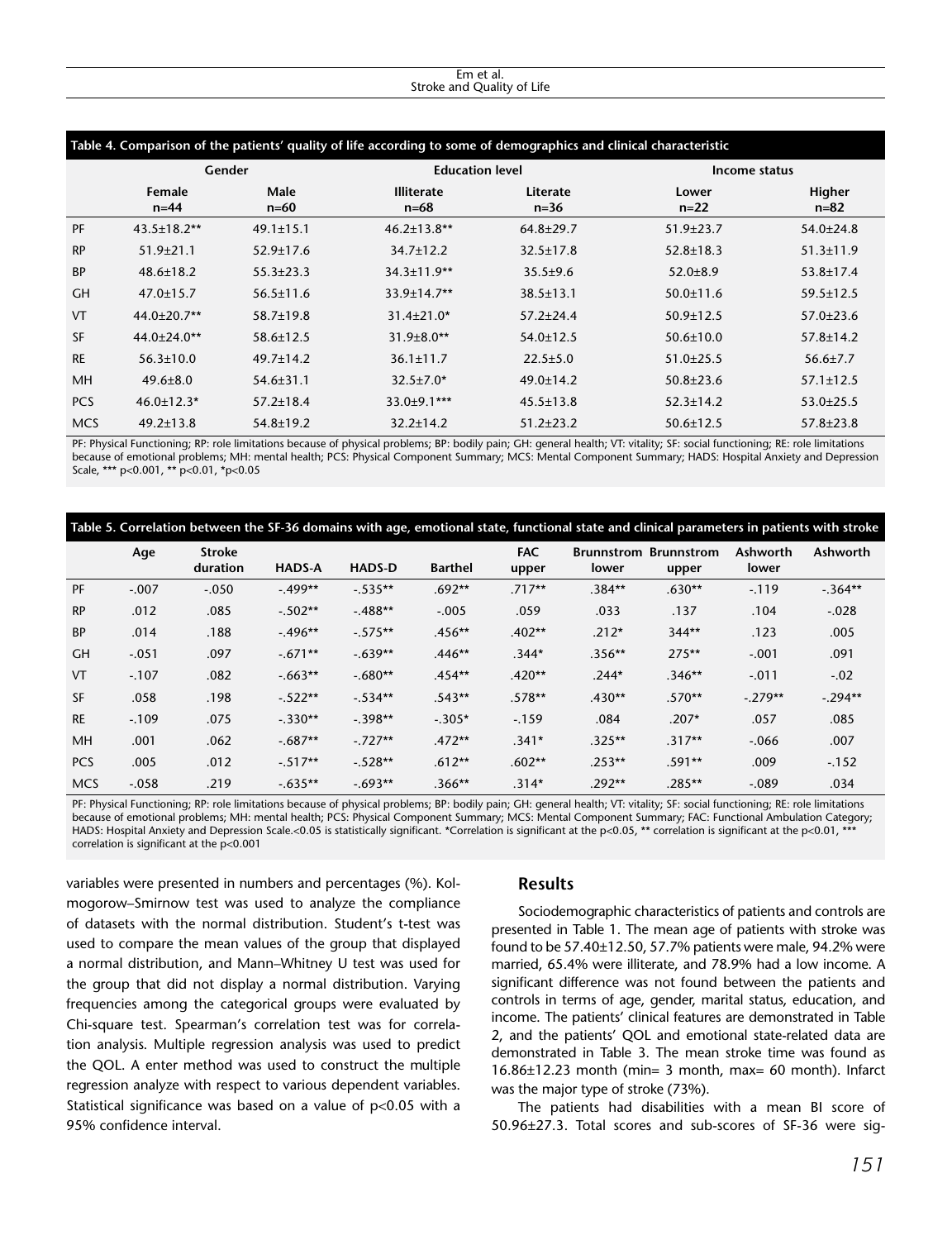| Table 6. Multiple linear regression analyses in patients with stroke |         |            |                 |            |                |         |  |
|----------------------------------------------------------------------|---------|------------|-----------------|------------|----------------|---------|--|
|                                                                      |         | <b>MCS</b> |                 | <b>PCS</b> |                |         |  |
| <b>Variables</b>                                                     | в       | t          | р               | B          | t              | р       |  |
| HADS anxiety                                                         | $-.392$ | $-1.853$   | .067            | .030       | .351           | .194    |  |
| <b>HADS</b> depression                                               | $-.643$ |            | $-8.48 < 0.001$ |            | $-113 - 1.307$ | .194    |  |
| Barthel                                                              | .105    | 1.299      | .197            | .577       | 7.141          | < 0.001 |  |
| <b>FAC</b>                                                           | .099    | 1.260      | .210            | .173a      | 1.124          | .264    |  |

MCS: Mental Component Summary; PCS: Physical Component Summary; HADS: Hospital Anxiety and Depression Scale; FAC: Functional Ambulation Category. MCS, PCS as dependent variable, HADS anxiety, HADS depression, Barthel and FAC as independent variables. p<0.001 statistically significant

nificantly lower (p<0.001) in patients. Patients with stroke had significantly higher levels of anxiety and depression than the control subjects. The relationship between demographic and clinical characteristics of patients and the SF-36 domains are demonstrated in Table 4. Patients were separated in two groups for stroke duration as acute–subacute (<6 months) and chronic stroke (>6 months). Furthermore, they were classified in terms of their incomes. It was found that there was no significant difference in the QOL in these groups (Table 4). Some sub- and total scores of SF-36 were significantly different in patients who were grouped with regard to their gender and education. A significant negative correlation was found between SF-36 sub- and total scores and emotional state scores, whereas a significant positive correlation was found between SF-36 sub- and total scores and BI scores (Table 5). The Brunnstrom scores of the lower and upper extremity and FAC were significantly correlated with PCS and MCS total scores of the SF-36 health survey. The multiple regression analyses indicated that BI was independently associated with PCS total score ( $R^2=0.33$ ;  $p<0.001$ ) and HADS depression score associated with MCS ( $R^2=0.414$ ;  $p<0.001$ ) (Table 6).

## **Discussion**

In stroke rehabilitation, accurately constructed, valid, and reliable measures are required to categorize patients, to predict future conditions, and to evaluate patient outcomes or the effectiveness of interventions (30). The present study underlines the general health status of the patients with stroke. Furthermore, the study examines the emotional state of patients and identifies the factors affecting the QOL.

The HRQOL is a recognized and important outcome after stroke (19), and it is the most important evaluation criteria during the implementation of the rehabilitation program (31). Therefore, information gained from HRQOL are useful in recognizing the patients' problems, determining treatment priorities, managing interventions, monitoring disease period, and for health economics, and identifying new ideas and solutions to the revealed problems (7).

The present study demonstrates that all the parameters of the SF-36 scores of the patients have a significantly higher level of disruption compared with those of controls. These results are consistent with the results of previous studies (7,12,13,25,32-

35), although they include a heterogeneous population and employ HRQOL with a wider variety of scales, including studies conducted on Turkish population. In contrast, a study reports a slight change in HRQOL of patients with stroke (8). This study has a rather older patient population (72±12) and half of them had a stroke history before. Therefore, this slight change may be associated with the fact that these patients have already limited social activities before stroke.

The other objective of this study was to observe whether there exists a relationship between HRQOL and the emotional state, physical state, and demographic characteristics of patients. Earlier studies have also indicated that the most significant predictors of HRQOL are functional status and depression (3,4,10,16-19,25,36), although a study demonstrated a more generalized adverse effect on HRQOL than functional disabilities (37), and some who have demonstrated disability alone explained little regarding the variance in the QOL (2,38). The results produced from the current study demonstrated that the anxiety and depression scores in patients were significantly higher compared with those in controls. The major finding of the present study is that the depressive moods of patients are independently associated with MCS in the multiple regression analysis. Moreover, disability as independent variables was found to affect the physical health of patients. The Barthel score was positively correlated with PCS and MCS, whereas HADS anxiety and depression were negatively correlated with these variables. Hence, this may suggest that patients should be more closely monitored, and they should be provided with psychological support.

There are studies indicating the association of motor recovery and the QOL (7,10). Ones et al. (7) revealed that upper extremity Brunnstrom scores of the patients were positively correlated with the Nottingham Health Profile scores, whereas lower extremity Brunnstrom scores were not correlated with the Nottingham Health Profile scores. Nevertheless, we have found that the lower extremity and ambulation function are associated with the QOL as much as the upper extremity. Moreover, this study demonstrated that patients with severe disability had lower SF-36 scores and higher HADS scores compared with patients with mild–moderate disability. The difference in the population and diversity in methodologies employed in Ones et al. (7) study may be the cause of the controversial results.

The results of this study indicated that there was no significant relationship between the level of spasticity and HRQOL that may suggest that the presence or the absence of spasticity has no important contribution to the functional improvement. Ones et al. (7) revealed that there was no significant relationship between spasticity level and QOL.

In this study, 57% of 104 patients were males, 65.4% illiterate, and 78.9% had low income. Some studies report different association between the level of education, age, gender, and HRQOL. There are a number of studies that demonstrate that female patients with stroke have lower HRQOL compared with males (10,25,39), although a study has reported no significant differences (33). Kranciukaite et al. (33) demonstrated that HRQOL is correlated with education and employment. Further-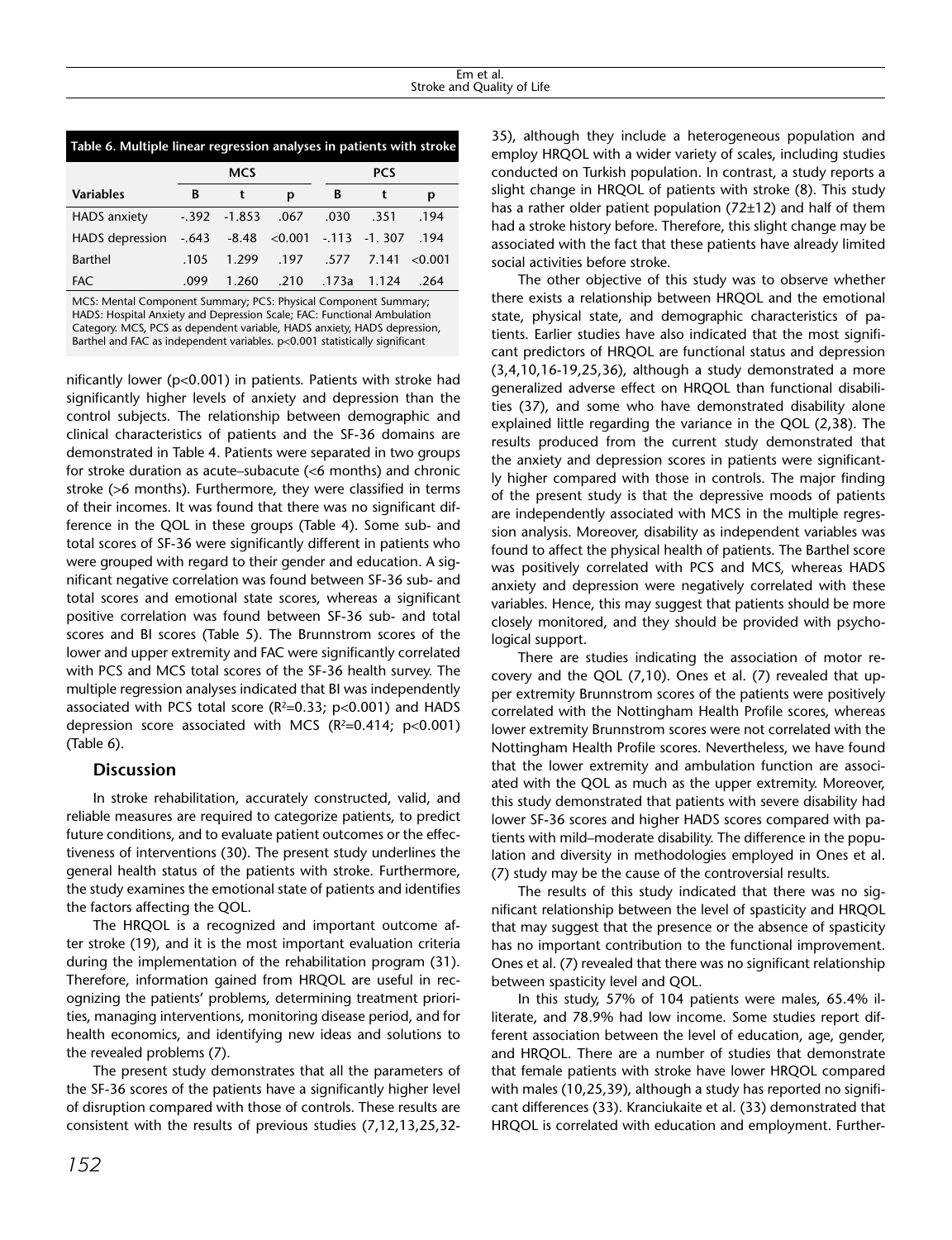| Em et al.                                           |  |
|-----------------------------------------------------|--|
| $\sim$<br>$\cdots$<br>Stroke and<br>Quality of Life |  |

more, Gokkaya et al. (25) indicated that HRQOL is associated with the income of patients with stroke. In contrast, Carod-Artal et al. (10) reported that HRQOL is not poorly correlated with these parameters. In the current study, there was a significant difference between female and male patients with stroke in terms of HRQOL, and illiterate patients had significantly lower physical health total scores and some subscores (PF, BP, GH,VT, SF, and MH) compared with literate patients. The social, cultural, and regional diversities in the patient population employed in different studies may be the cause of the controversial results in the literature. Females are more heavily involved in housekeeping compared with males in our region; thus, this may influence the physical health of females. The results demonstrated that gender and educational level may have a considerable influence on HRQOL, whereas it is not influenced by income. According to these results, we suggest that female patients and patients with lower income should be considered in a well-designed rehabilitation protocol to enhance their QOL.

Our findings demonstrated that there was no association between HRQOL and age as previously reported (7,10,25); although some studies demonstrated a negative association between HRQOL and age (11,32,40), another study demonstrated a positive correlation (2). These controversial results may be ascribed to the different methodologies employed in each study.

There are a few limitations in this study that should be mentioned. The study group is relatively small for more objective outcomes, and it does not cover all the categories of the society. The other limitation of this study is the lack of patients' emotional state and QOL at the beginning of the study.

## **Conclusion**

Results of this study indicated that patients with stroke have a significantly poor QOL than the general population. The reduced QOL after stroke appears to be related not only to the emotional state and physical disability but also to some demographic properties, such as gender and education. Because the disability level and depressive mood after the stroke are important factors in the prediction of physical and mental healths of patients, the prevention of disability and early diagnosis and treatment of depression is vital in the improvement of HRQOL of patients with stroke.

**Ethics Committee Approval:** Ethics committee approval was received for this study from the ethics committee of Dicle University Faculty of Medicine.

**Informed Consent:** Written informed consent was obtained from patients who participated in this study.

**Peer-review:** Externally peer-reviewed.

**Author Contributions:** Concept - S.E.; Design - S.E., M.B.; Supervision - S.E., M.K., K.N.; Resource - S.E., P.O.; Materials - S.E., M.C., M.K.; Data Collection and/or Processing - S.E., D.A., S.V.; Analysis and/or Interpretation - S.E., M.B.; Literature Review - S.E., M.B.; Writer - S.E.; Critical Review - K.N.

**Conflict of Interest:** No conflict of interest was declared by the authors.

**Financial Disclosure:** The authors declared that this study has received no financial support.

### **References**

- 1. Garrison SJ, Rolak LA. Rehabilitation of the stroke patient. In: DeLisa JA, ed. Rehabilitation medicine: Principles and practice. 2nd edition. Philadelphia: JB Lippincott Co, 1993. p.801-24.
- 2. King RB. Quality of life after stroke. Stroke 1996;27:1467-72. **[\[CrossRef\]](http://dx.doi.org/10.1161/01.STR.27.9.1467)**
- 3. Kim P, Warren S, Madill H, Hadley M. Quality of life of stroke survivors. Qual Life Res 1999;8:293-301. **[\[CrossRef](http://dx.doi.org/10.1023/A:1008927431300)]**
- 4. Laurent K, De Sèze MP, Delleci C, Koleck M, Dehail P, Orgogozo JM, et al. Assessment of quality of life in stroke patients with hemiplegia. Ann Phys Rehabil Med 2011:54;376-90. **[\[CrossRef](http://dx.doi.org/10.1016/j.rehab.2011.06.002)]**
- Ware JE Jr. Conceptualization and measurement of health-related quality of life: Comments on an evolving field. Arch Phys Med Rehabil 2003;84:43-51. **[[CrossRef\]](http://dx.doi.org/10.1053/apmr.2003.50246)**
- 6. van Straten A, de Haan RJ, Limburg M, van den Bos GA. Clinical meaning of the Stroke-Adapted Sickness Impact Profile-30 and the Sickness Impact Profile-136. Stroke 2000;31:2610-5. **[\[CrossRef](http://dx.doi.org/10.1161/01.STR.31.11.2610)]**
- 7. Ones K, Yilmaz E, Cetinkaya B, Caglar N. Quality of life for patients poststroke and the factors affecting it. J Stroke Cerebrovasc Dis 2005;14:261-6. **[\[CrossRef\]](http://dx.doi.org/10.1016/j.jstrokecerebrovasdis.2005.07.003)**
- Muro MJ, de Pedro-Cuesta J, Almazán J, Holmqvist LW. Stroke patients in south Madrid: function and motor recovery, resource utilization, and family support. Stroke 2000;31:1352-9. **[\[CrossRef\]](http://dx.doi.org/10.1161/01.STR.31.6.1352)**
- 9. Hochstenbach JB, Anderson PG, van Limbeek J, Mulder TT. Is there a relation between neuropsychologic variables and quality of life after stroke? Arch Phys Med Rehabil 2001;82:1360-6. **[\[CrossRef](http://dx.doi.org/10.1161/01.STR.31.12.2995)]**
- 10. Carod-Artal J, Egido JA, Gonzalez J, Varela de Seijas E. Quality of life among stroke survivors evaluated 1 year after stroke.Stroke 2000;31:2995-3000. **[[CrossRef\]](http://dx.doi.org/10.1161/01.STR.31.12.2995)**
- 11. Niemi ML, Laaksonen R, Kotila M, Waltimo O. Quality of life 4 years after stroke. Stroke 1988;19:1101-7. **[[CrossRef](http://dx.doi.org/10.1161/01.STR.19.9.1101)]**
- 12. Mayo NE, Wood-Dauphinee S, Côté R, Durcan L, Carlton J. Activity, participation, and quality of life 6 months poststroke. Arch Phys Med Rehabil 2002;83:1035-42. **[[CrossRef](http://dx.doi.org/10.1053/apmr.2002.33984)]**
- 13. Hackett ML, Duncan JR, Anderson CS, Broad JB, Bonita R. Health related quality of life among long-term survivors of stroke: Results from the Auckland stroke study, 1991-1992. Stroke 2000;31:440-7. **[\[CrossRef\]](http://dx.doi.org/10.1161/01.STR.31.2.440)**
- 14. Murtezani A, Hundozi H, Gashi S, Osmani T, Krasniqi V, Rama B. Factors associated with reintegration to normal living after stroke. Med Arh 2009;63:216-9.
- 15. Hackett ML, Anderson CS, House AO, Xia J. Interventions for treating depression after stroke. Cochrane Database Syst Rev 2008;8:CD003437. **[[CrossRef\]](http://dx.doi.org/10.1002/14651858.cd003437.pub3)**
- 16. Clarke PJ, Lawrence JM, Black SE. Changes in quality of life over the first year after stroke: findings from the Sunnybrook Stroke Study. J Stroke Cerebrovasc Dis 2000;9:121-7. **[[CrossRef](http://dx.doi.org/10.1053/jscd.2000.5868)]**
- 17. Kauhanen ML, Korpelainen JT, Hiltunen P, Nieminen P, Sotaniemi KA, Myllylä VV. Domains and determinants of quality of life after stroke caused by brain infarction. Arch Phys Med Rehabil 2000;81:1541- 6. **[[CrossRef\]](http://dx.doi.org/10.1053/apmr.2000.9391)**
- 18. Suenkeler IH, Nowak M, Misselwitz B, Kugler C, Schreiber W, Oertel WH, et al. Time course of health-related quality of life as determined 3, 6 and 12 months after stroke. Relationship to neurological deficit, disability and depression. J Neurol 2002;249:1160-7. **[\[CrossRef\]](http://dx.doi.org/10.1007/s00415-002-0792-3)**
- 19. Carod-Artal FJ, Egido JA. Quality of life after stroke: the importance of a good recovery. Cerebrovasc Dis 2009;27:204-14. **[[CrossRef\]](http://dx.doi.org/10.1159/000200461)**